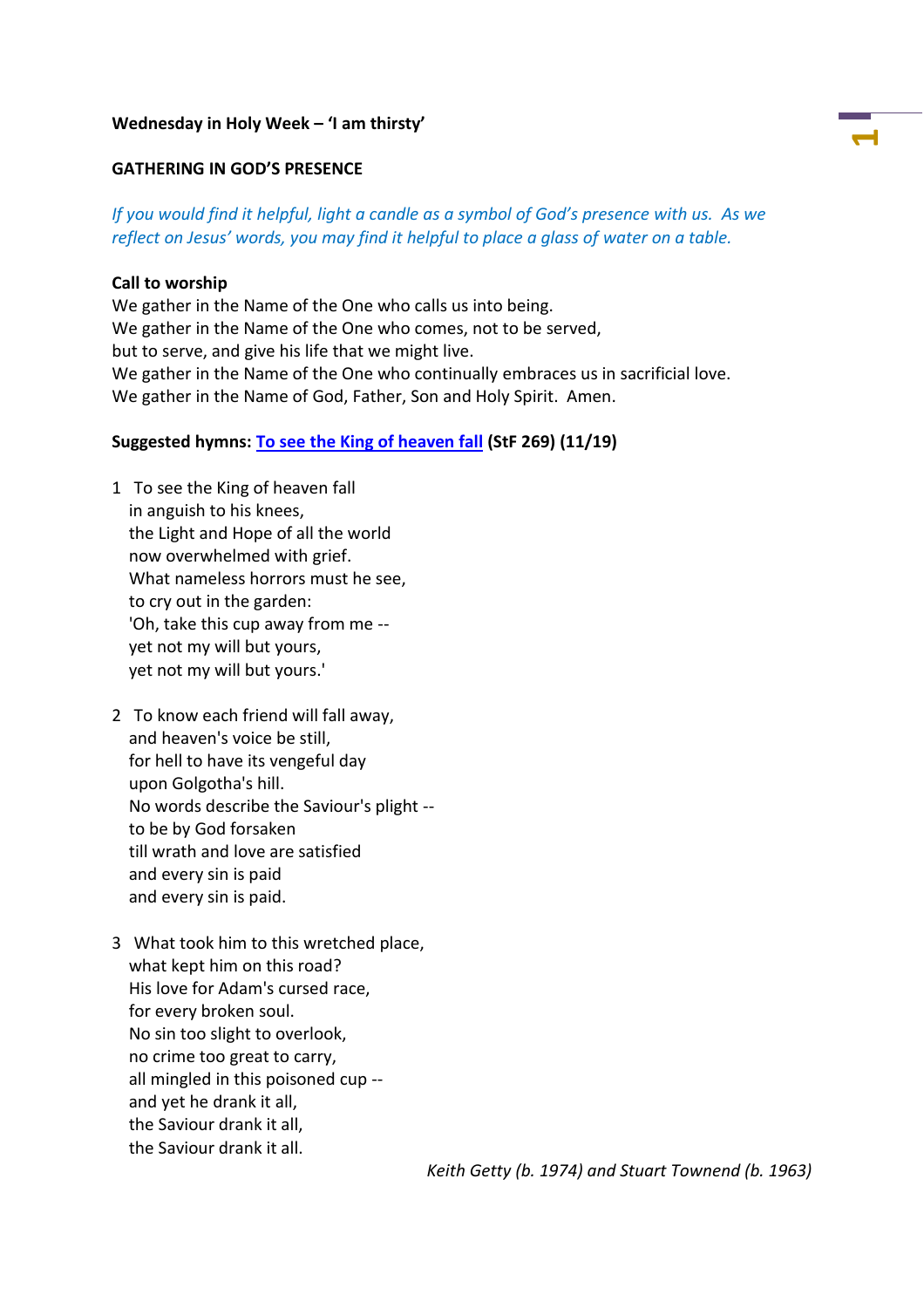*Words and Music: © 2008, Thankyou Music. Administered by worshiptogether.com Songs, excluding UK & Europe, administered by Kingswaysongs, a division of David C Cook <tym@kingsway.co.uk> Used by permission.*

**2**

### **Opening Prayer**

Loving God, we thirst for your presence; we are hungry to know you more.

Loving God, we thirst in a world of deep need; we are hungry to bring your healing.

Loving God, we offer ourselves and our worship to you; quench our thirst, satisfy our hunger as only you can. In Jesus' name, amen.

## **WE LISTEN FOR GOD'S WORD**

#### **John 19: 28-29**

<sup>28</sup>After this, when Jesus knew that all was now finished, he said (in order to fulfil the scripture), **'I am thirsty.'** <sup>29</sup>A jar full of sour wine was standing there. So they put a sponge full of the wine on a branch of hyssop and held it to his mouth.

### **A Time of Reflection**

Take your glass of water and hold it firmly in both hands. Repeat Jesus' words, either aloud or in your mind. What are you thirsty for today? Ask Jesus to quench your thirst.

*As you reflect on these words, you might like to listen to the following piece of music: 'Take 'Take Me To The Water' – Nina Simone<https://www.youtube.com/watch?v=If6i59NUfkk>*

### **A Time of Prayer**

*After each paragraph, take a sip of water.*

*'I am thirsty'*

You have made us for yourself. We know it, even if we cannot name it.

We have had these bodies and these minds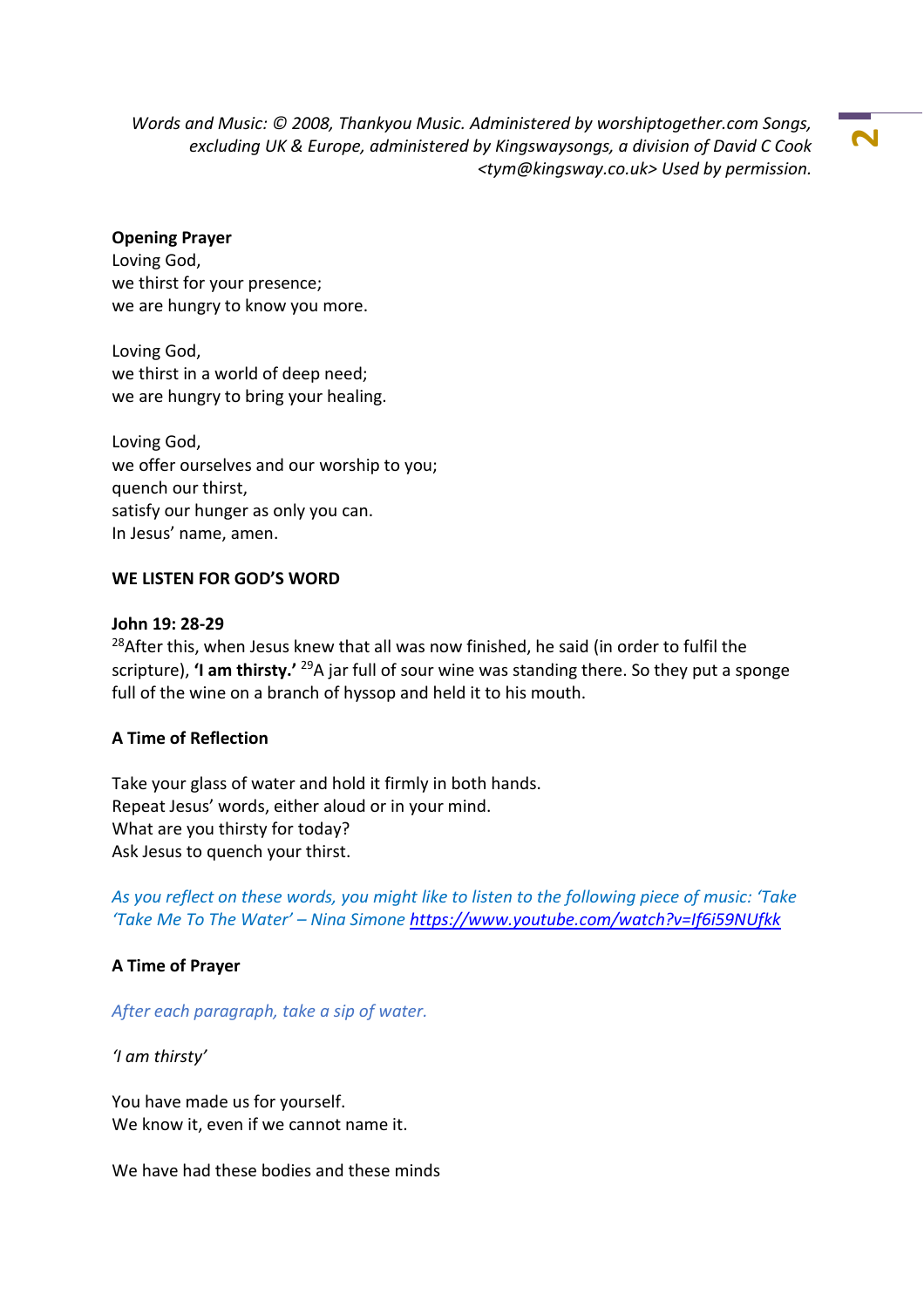long enough to learn to live with our limitations.

Yet despite this, something in us hankers, yearns, thirsts for something better, something greater which we know is there.

Beautiful music ends and we wish it could continue.

We embrace, then refrain from embracing and wish that we could be held forever.

We think deeply or feel deeply and wish that this sense of being caught up in living would not be interrupted by the mundane things of life. We sense the disappointment in dashed hopes that deserve to be fulfilled, in missed opportunities which should have led to joy not frustration, in people whose potential has been buried or denied and deserves to flourish.

So much of life demands a resolution.

So thank you for this incompleteness, thank you for this yearning, thank you for this thirst.

Thank you for giving us enough of you to want more, and so to sense the fulness of eternity within the limits of time. Amen.**\***

#### **The Lord's Prayer**

Our Father in heaven, hallowed be your name, your kingdom come, your will be done, on earth as in heaven. Give us today our daily bread. Forgive us our sins as we forgive those who sin against us. Save us from the time of trial and deliver us from evil.

**3**